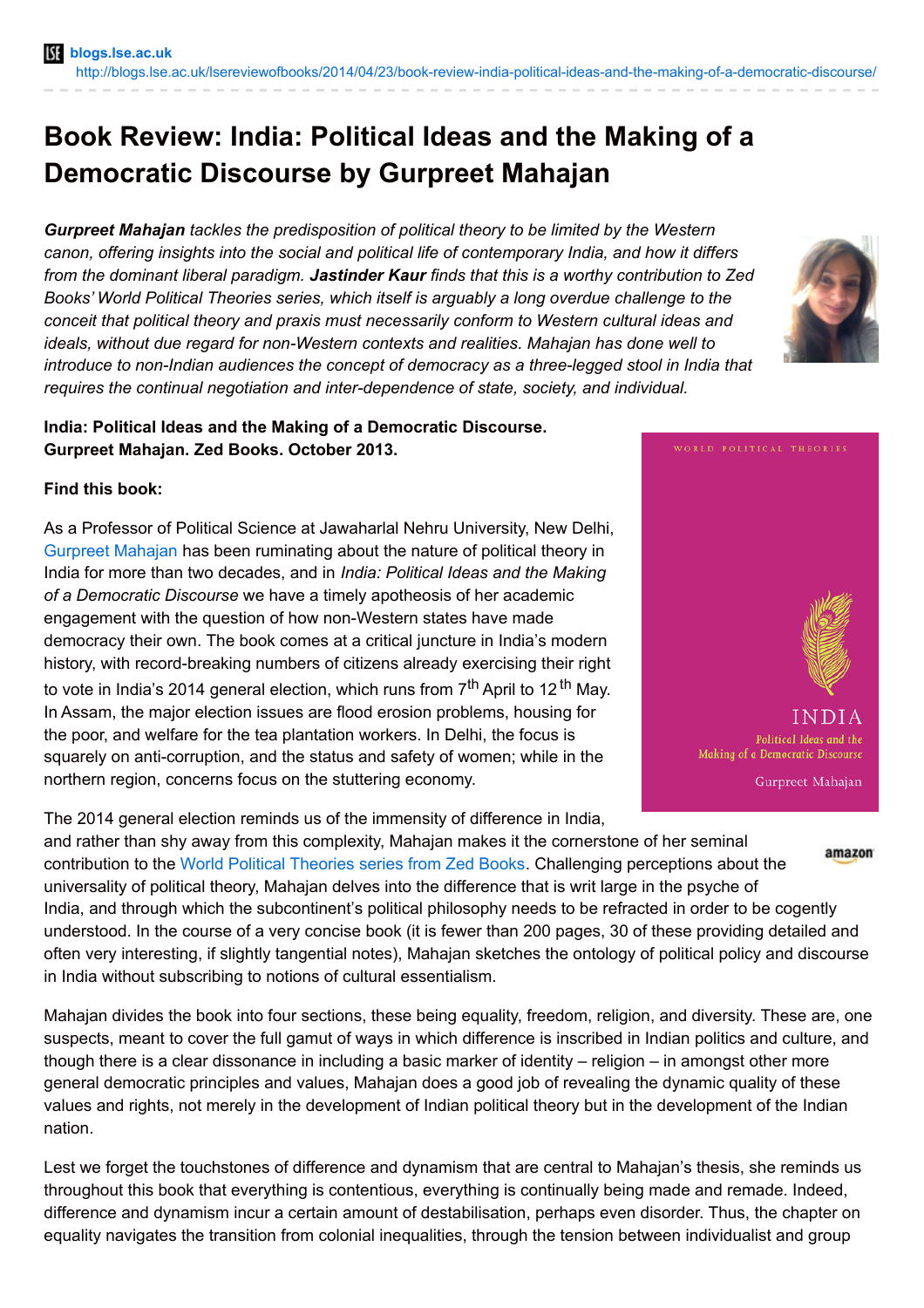rights, to the affirmative action policies enshrined (and inevitably contested) as the moral and pragmatic corrective to caste inequalities in modern India.



*Credit: Sudar [Muthu](https://www.flickr.com/photos/sudarmuthu/8708896641); [Yogesh](https://www.flickr.com/photos/mhatrey/6886404209) Mhatre; Al [Jazeera](https://www.flickr.com/photos/aljazeeraenglish/3528881444) English.*

The chapter on freedom charts the changing conceptions of [Swaraj](http://en.wikipedia.org/wiki/Swaraj) – and its tenet of an inner moral compass motivating one's spiritual individualism simultaneous with one's existence within a larger social polity – and how this has oriented a relationship between individual, society, and state which perceives it as harmonious and as requiring a level of state interventionism at the same time.

Mahajan goes on to demonstrate how India, in a continent of myriad religious identities existing in a world of myriad sectarian conflicts, has by and large refused to subjugate its peoples to the forced secularism that we expect and encourage as normal in the West. This isn't to disregard the homogenisation of Hindu identity that has waged intermittently since the 1980s, nor legal interpretations that seem to disinter the constitutionality of religious rights.

However, as Mahajan shows in the penultimate chapter on diversity, not only is India the world's largest numerical democracy, but it is in a constant state of [transformation](http://www.bbc.co.uk/news/world-south-asia-12557384) and becoming. India has made democracy its own. Using political ideas and values long identified as Western in origin, India has transcended the social contract between the individual and the state. India has, according to Mahajan, pulled off a complex triangulated democratic relationship comprising individual, society and state.

Here, then, is a democracy whose value lies not in submerging difference but in flourishing alongside, adapting to, and shaping difference. In India, Mahajan seems to be arguing, we have a democracy that is altogether more refined than its Western counterpart, rooted not in a concept of the unencumbered individual self but seeking to be dynamic in managing an estimated 1.27 billion individuals who demand to be recognised as complex individuals with complex needs and associational ties and obligations and identities.

The result of Mahajan's scholarship is a book that positions India as a crucible of inter-subjective and historical relations between its own myriad practices and the influences of various eras of imperial domination. If, as we tend to believe nowadays, history is continually in the making, then India is continually in a process of becoming. There is, then, no India that we can point to and say: that is India. For, India is always transforming, always in a state of becoming.

Ultimately, this is a worthy contribution to the World Political Theories series, which itself is arguably a long overdue challenge to the conceit that political theory and praxis must necessarily conform to Western cultural ideas and ideals, without due regard for non-Western contexts and realities. Having said this, Mahajan does not